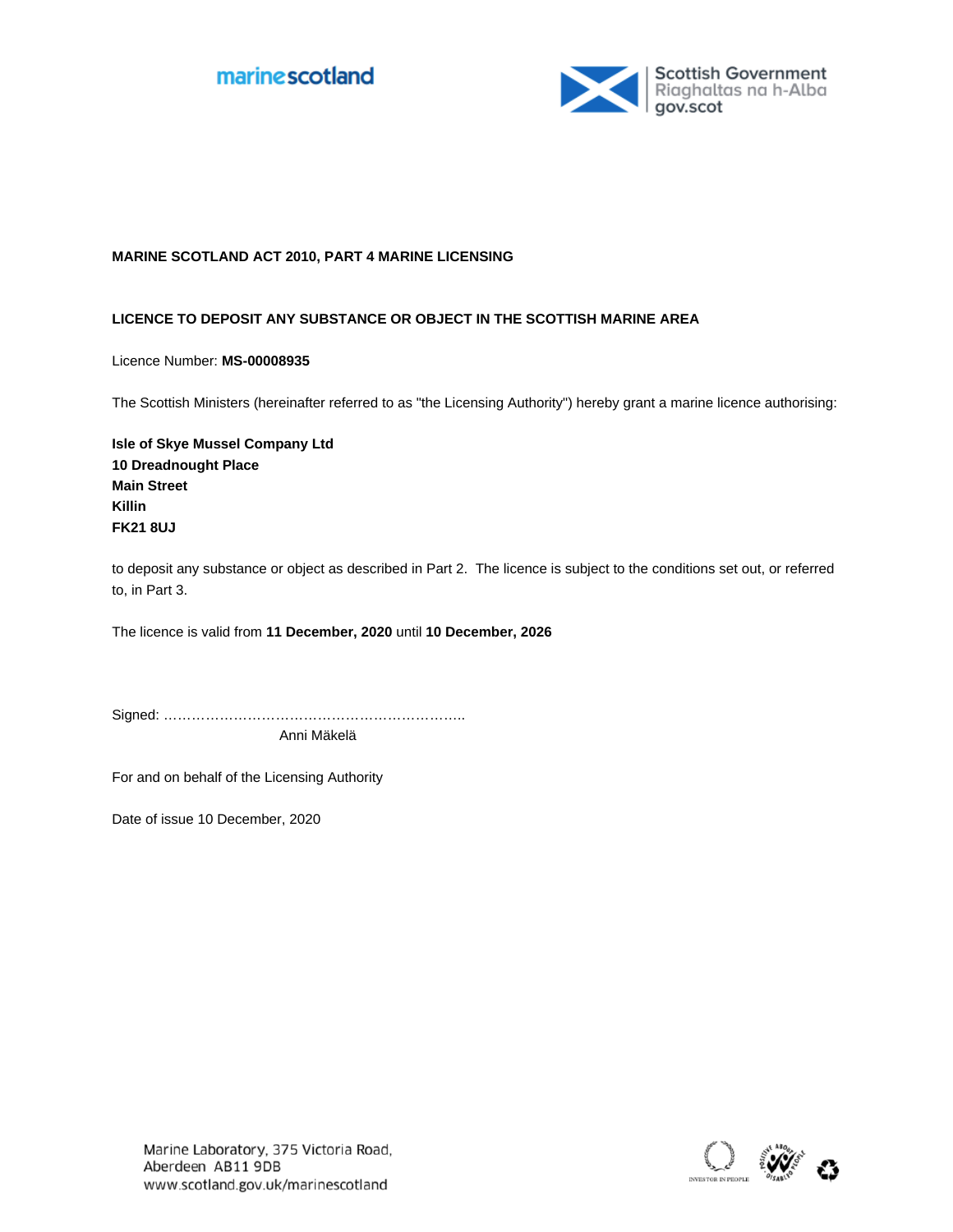# **1. PART 1 - GENERAL**

## **1.1 Interpretation**

In the licence, terms are as defined in Section 1, 64 and 157 of the Marine Scotland Act 2010, and

a) **"the 2010 Act"** means the Marine (Scotland) Act 2010;

b) **"Licensed Activity"** means any activity or activities listed in section 21 of the 2010 Act which is, or are authorised under the licence;

c) **"Licensee"** means Isle of Skye Mussel Company Ltd

d) **"Mean high water springs"** means any area submerged at mean high water spring tide;

e) **"Commencement of the Licensed Activity"** means the date on which the first vehicle or vessel arrives on the site to begin carrying on any activities in connection with the Licensed Activity;

f) **"Completion of the Licensed Activity"** means the date on which the Licensed Activity has been installed in full, or the Licensed Activity has been deemed complete by the Licensing Authority, whichever occurs first;

All geographical co-ordinates contained within the licence are in WGS84 format (latitude and longitude degrees and minutes to three decimal places) unless otherwise stated.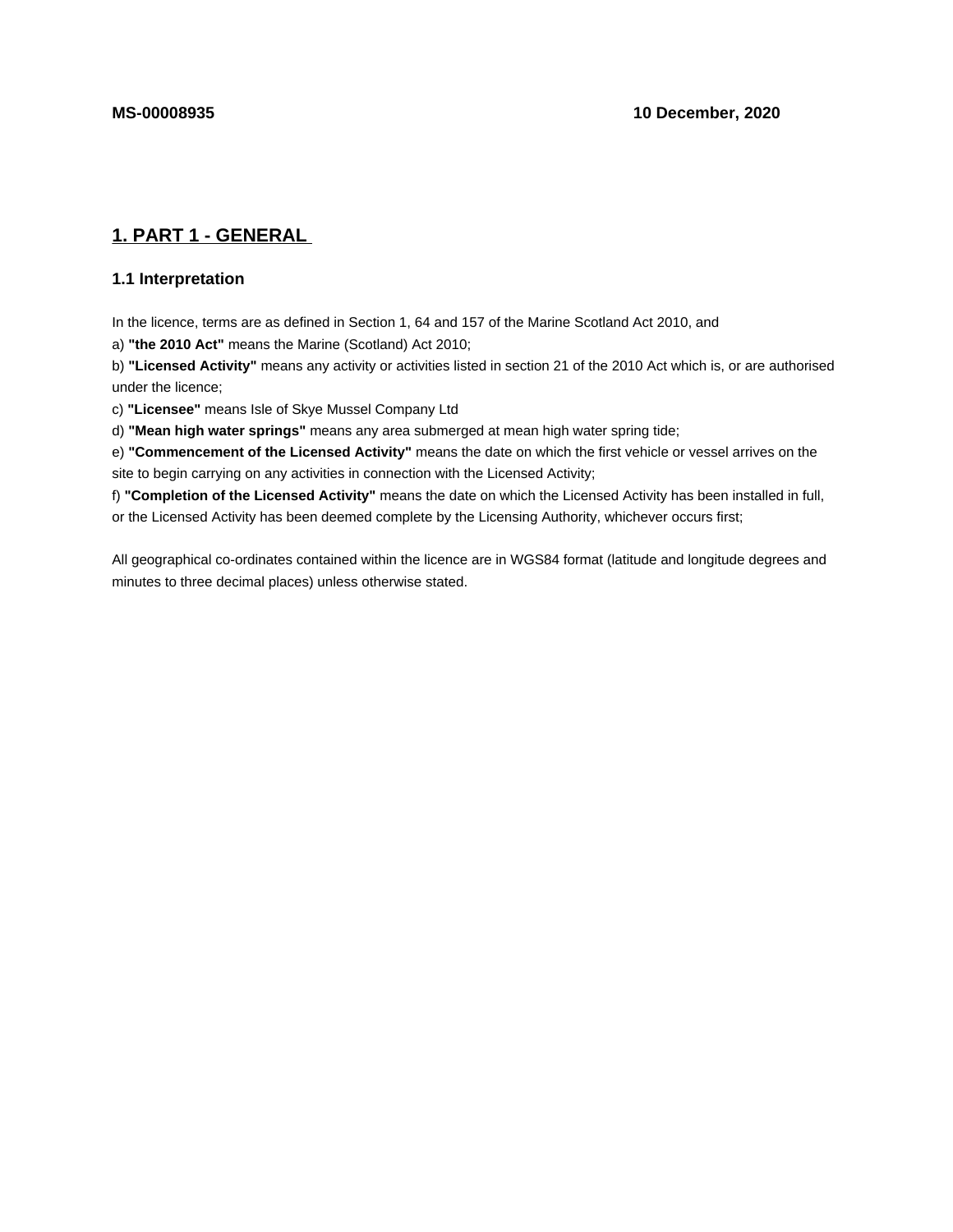# **1.2 Contacts**

All correspondence or communications relating to the licence should be addressed to:

Marine Scotland Licensing Operations Team Marine Laboratory 375 Victoria Road Aberdeen AB11 9DB Email: MS.Marinelicensing@gov.scot

## **1.3 Other authorisations and consents**

The Licensee is deemed to have satisfied itself that there are no barriers or restrictions, legal or otherwise, to the carrying on of the Licensed Activities in connection with the licensed activity. The issuing of the licence does not absolve the Licensee from obtaining such other authorisations and consents, which may be required under statute.

# **1.4 Variation, suspension, revocation and transfer**

Under section 30 (1) of the 2010 Act the Licensing Authority may by notice vary, suspend or revoke the licence granted by them if it appears to the Licensing Authority that there has been a breach of any of its provisions. For any such other reason that appears to be relevant to the Licensing Authority under section 30(2) or (3) of the 2010 Act. Under the 2010 Act variations, suspensions, revocations and transfers of licences are subject to the procedures set out in section 31 of the Act.

Under section 30 (7) of the 2010 Act, on an application made by a licensee, the Licensing Authority may vary a licence if satisfied that the variation being applied for is not material.

Under section 30 (8) of the 2010 Act, on an application made by the licensee, the Licensing Authority may transfer the licence from the Licensee to another person.

## **1.5 Breach of requirement for, or conditions of, licence**

 Under section 39 of the 2010 Act it is an offence to carry on a Licensable Marine Activity without a marine licence and it is also an offence to fail to comply with any condition of a marine licence.

## **1.6 Defences: actions taken in an emergency**

Under section 40 of the 2010 Act it is a defence for a person charged with an offence under section 39(1) of the 2010 Act in relation to any activity to prove that –

the activity was carried out for the purpose of saving life, or for the purpose of securing the safety of a vessel, aircraft or marine structure ('force majeure'), and

that the person took steps within a reasonable time to inform the Licensing Authority as set out in section 40(2) of the 2010 Act.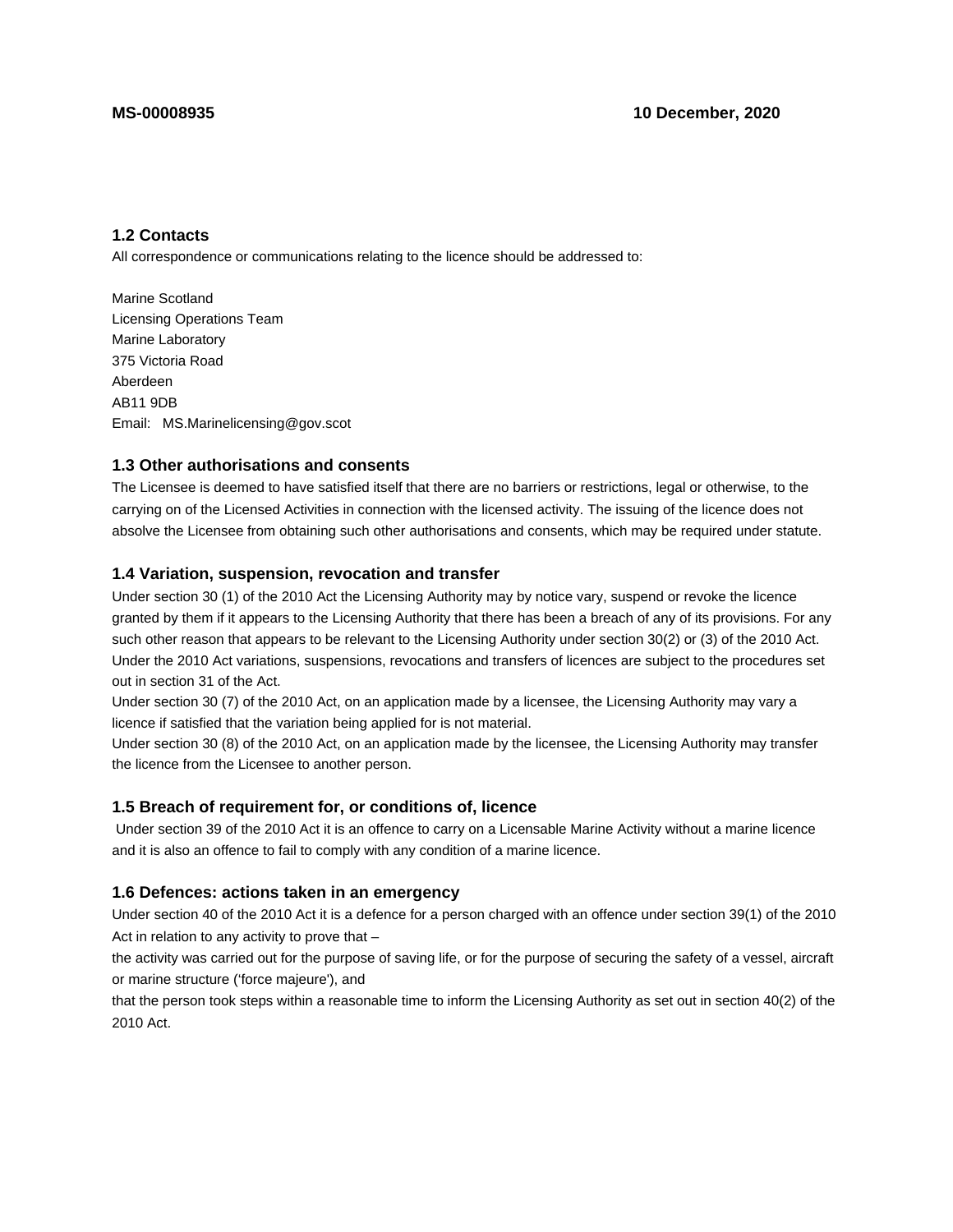# **1.7 Offences relating to information**

Under section 42 of the 2010 Act it is an offence for a person to make a statement which is false or misleading in a material way, knowing the statement to be false or misleading or being reckless as to whether the statement is false or misleading, or to intentionally fail to disclose any material information for the purpose of procuring the issue, variation or transfer of a marine licence or for the purpose of complying with, or purporting to comply with, any obligation imposed by either Part 4 of the 2010 Act or the provisions of this licence.

# **1.8 Appeals**

Under Regulation 3(1) of the Marine Licensing Appeals (Scotland) Regulations 2011 a person who has applied for a marine licence may by summary application appeal to against a decision taken by the Licensing Authority under section 71(1)(b) or (c) or (5) of the Act.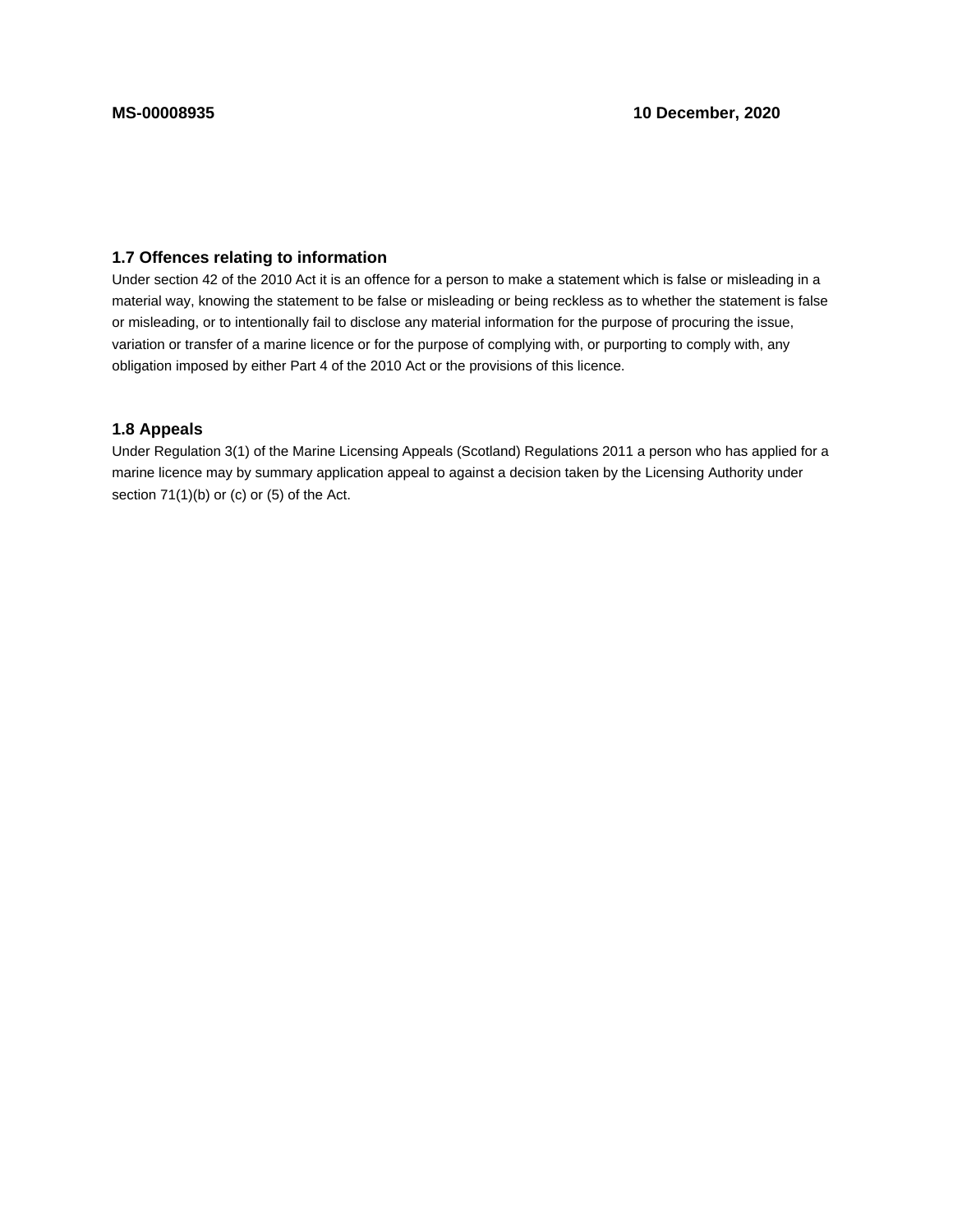# **2. PART 2 – PARTICULARS**

**2.1 Agent**

as per Licensee

# **2.2 Location of the Licensed Activity**

Morsaig, Loch Eishort, Isle of Skye, with the area bound by joining the coordinates

57° 10.570' N 05° 51.700' W 57° 10.550' N 05° 51.670' W 57° 10.350' N 05° 52.240' W 57° 10.340' N 05° 52.210' W

As shown in Annex One.

## **2.3 Description of the Licensed Activity**

Existing mussel farm at Morsaig, Loch Eishort, Isle of Skye

As described in application dated 14 September, 2020 and correspondence submitted in support of the application.

# **2.4 Descriptions of the substances or objects to be deposited**

This licence authorises the deposit of the undernoted substances and objects required in connection with the licensed activity, subject to the maximum amounts as specified below:

The Marine Farm must consist of:

- a) The total number of permitted longlines must be: 14
- b) The total number of permitted grid moorings must be: 28
- c) The total number of permitted marked buoys must be: 0
- d) The total number of permitted associated boat moorings must be: 0
- e) The total number of permitted pontoons must be: 0
- f) The total number of permitted feed barges must be: 0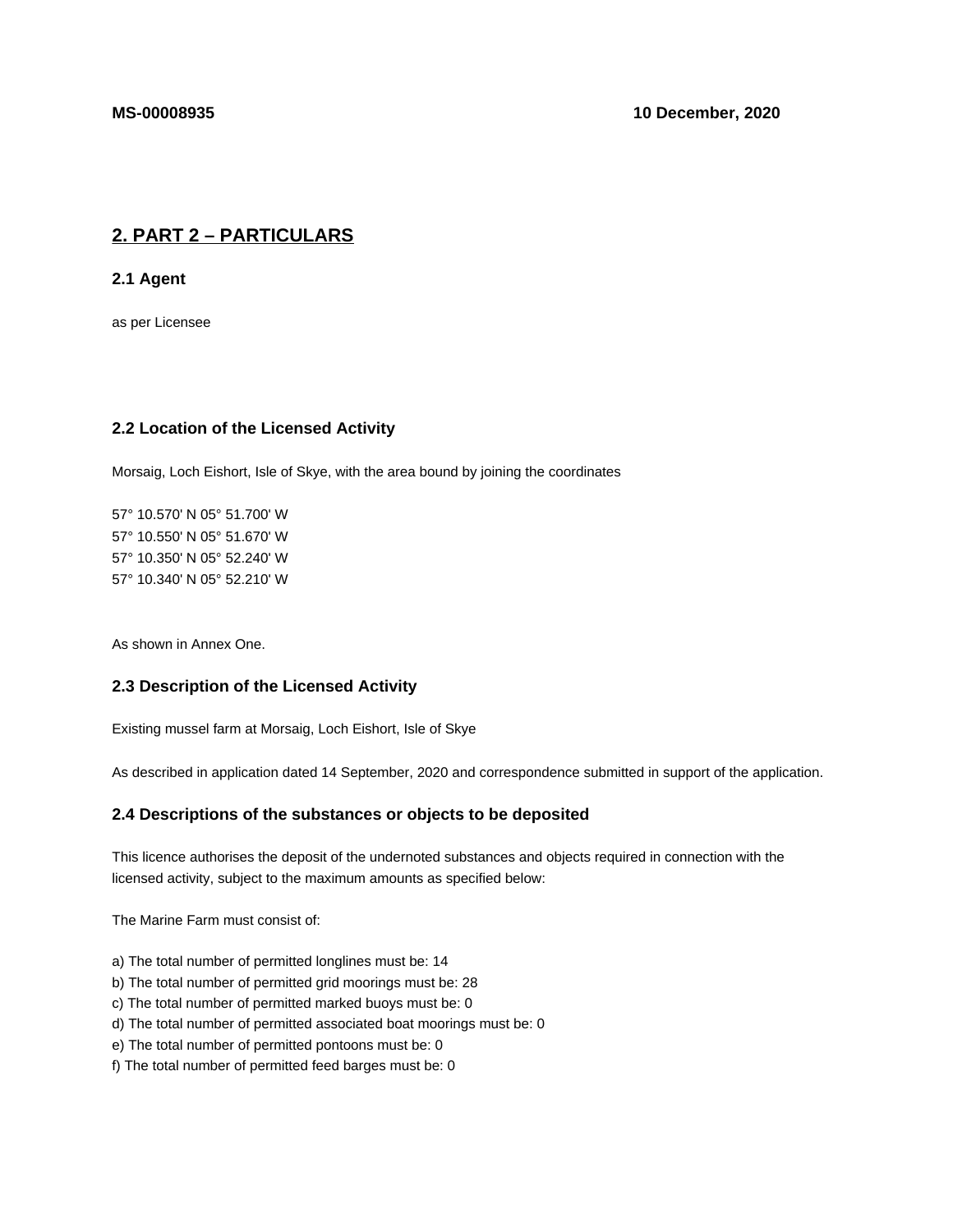**MS-00008935 10 December, 2020**

**2.5 Contractor and Vessel Details**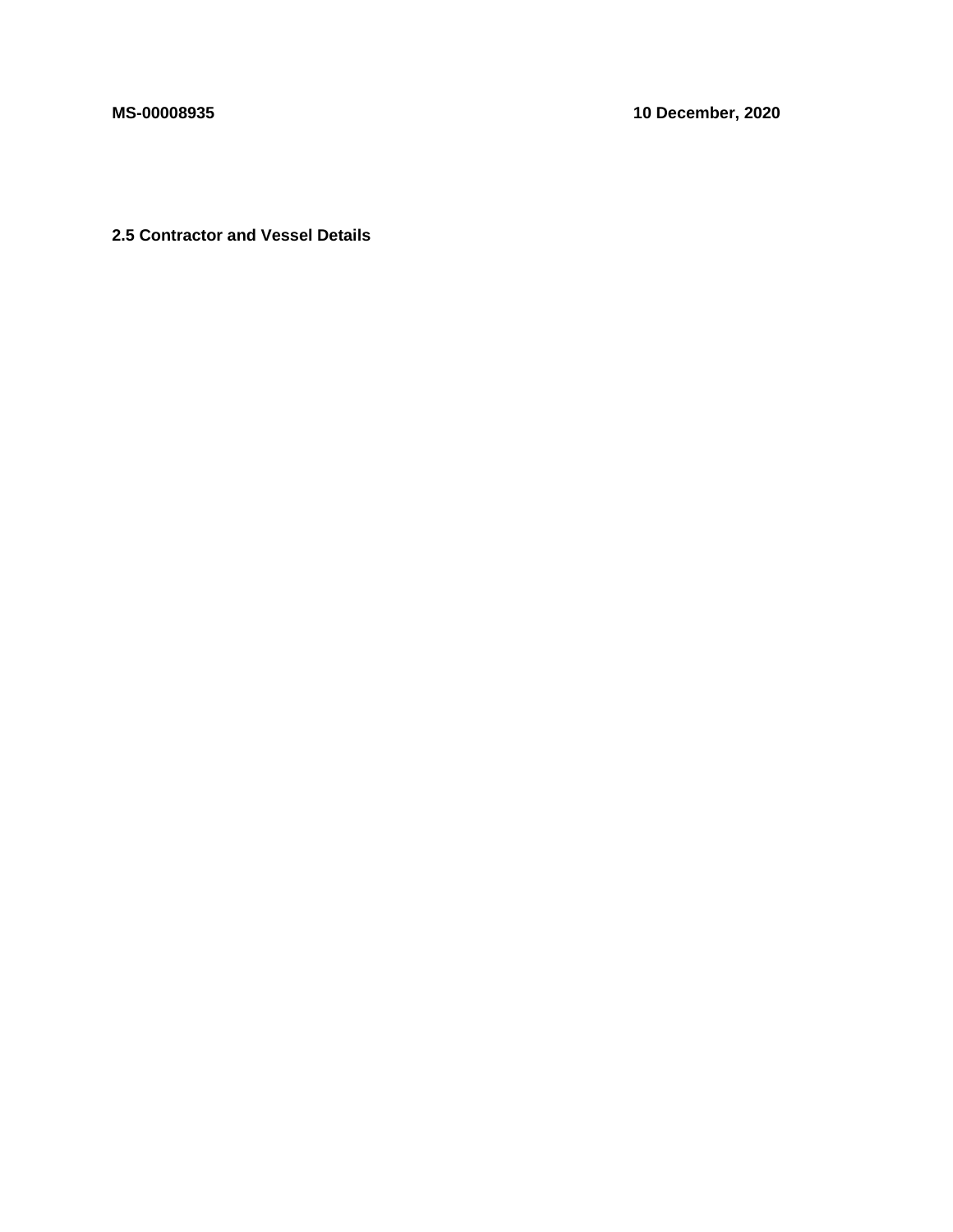# **3. PART 3 – CONDITIONS**

## **3.1 General Conditions**

3.1.1. The Licensee must at all times deposit substances and objects in accordance with the licence, the application and the plans and programmes approved by the Licensing Authority.

3.1.2. The Licensee must ensure that only the licensed objects are deposited during the execution of the Licensed Activity and that all substances or objects deposited during the execution of the Licensed Activity are inert and do not contain toxic elements which may be harmful to the marine environment, the living resources which it supports or human health.

3.1.3. The Licensee must ensure that the Licensed Activity does not encroach on any recognised anchorage, either charted or noted in nautical publications, within the licensed area.

3.1.4. In the event of any breach of health and safety or environmental obligations relating to the licensed activity during the period of this licence, the Licensee must provide written notification of the nature and timing of the incident to the Licensing Authority within 24 hours of the incident occurring. Confirmation of remedial measures taken and/or to be taken to rectify the breach must be provided, in writing, to the Licensing Authority within a period of time to be agreed by the Licensing Authority.

3.1.5. If it is desired to display any marks or lights not required by the licence then details must be submitted to the Northern Lighthouse Board and its ruling complied with. The display of unauthorised marks or lights is prohibited.

3.1.6. The Licensee must remove the substances or objects from below the level of Mean High Water Springs, or such alterations made, within one month of notice being given by the Licensing Authority at any time it is considered necessary or advisable for the safety of navigation, and not replaced without further approval by the Licensing Authority. The Licensee shall be liable for any expense incurred.

3.1.7. If governmental assistance is required (including UK governmental assistance or the assistance of any UK devolved government) to deal with any emergency arising from:

a) the failure to mark and light the licensed objects as required by this licence;

b) the maintenance of the licensed objects; or

c) the drifting or wreck of the licensed objects,

to include the broadcast of navigational warnings, then the Licensee is liable for any expenses incurred in securing such assistance.

3.1.8. The Licensee must ensure that a copy of this licence is given to each contractor appointed to carry out part or all of the Licensed Activity in order that they are clear about the extent of the Licensed Activity for which the licence has been given and the conditions that are attached to the licence.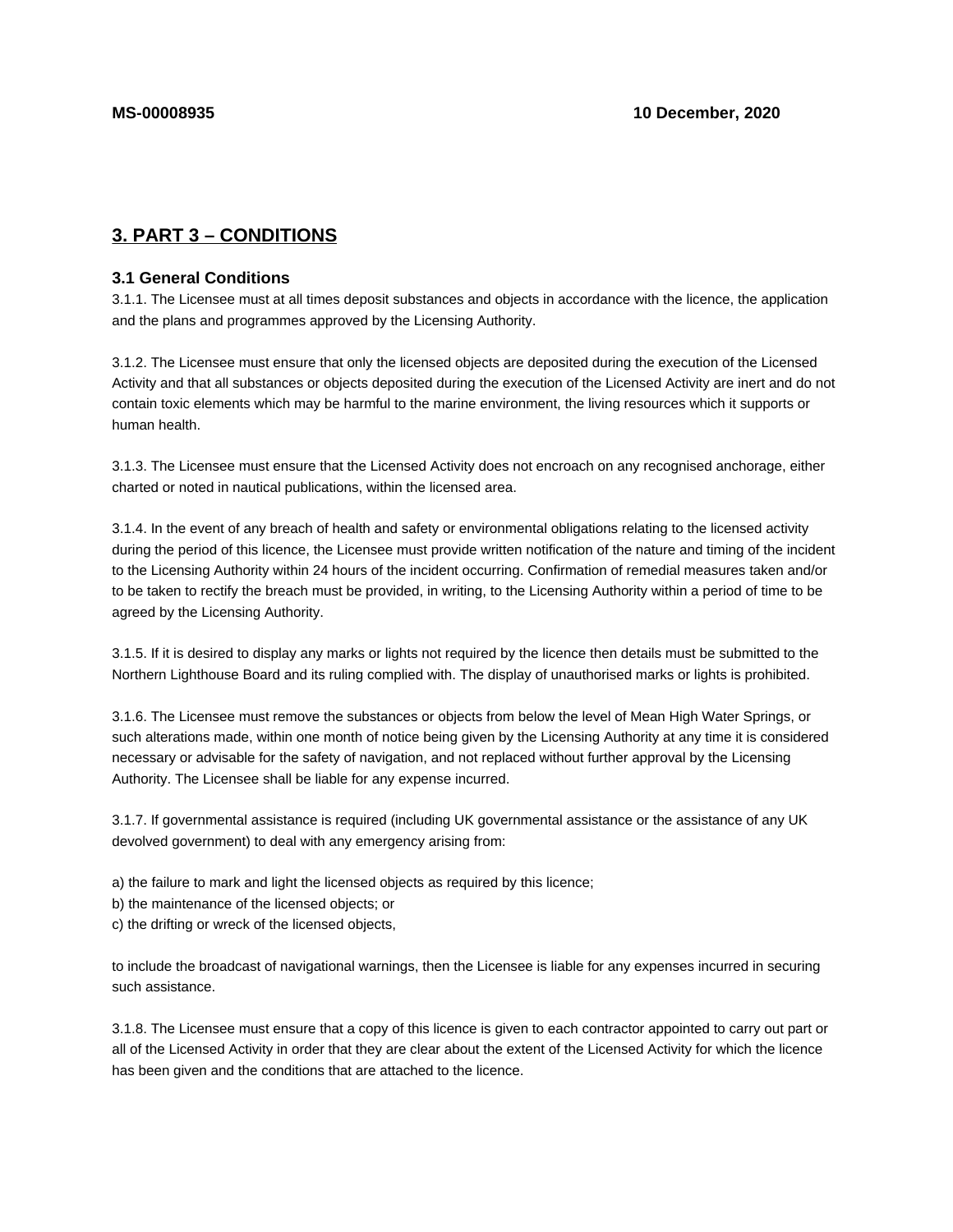3.1.9. The Licensee must adopt measures to prevent the introduction and spread of invasive non-native species as a result of the Licensed Activities.

# **3.2 Prior to the commencement of the Licensed Activity**

#### **3.3 During the Licensed Activity**

3.3.1. The Licensee must ensure that the Licensed Activity is maintained at all times in good repair.

3.3.2. Only those persons acting on behalf of, and authorised by, the agent or the Licensee shall undertake the deposit operations.

3.3.3. The licensee must ensure that any debris or waste materials arising during the course of the Licensed Activity are removed for disposal at an approved location above the tidal level of Mean High Water Springs.

3.3.4. In the event of the Licensed Activity being discontinued the Licensed Activity shall be removed and the site cleared to the satisfaction of the Licensing Authority.

3.3.5. Any person authorised by the Licensing Authority must be permitted to inspect the Licensed Activity at any reasonable time.

3.3.6. The Licensee must ensure that copies of the licence are available for inspection by any authorised Enforcement Officer at:

a) the premisis of the Licensee;

- b) the premisis of any agent acting on behalf of the Licensee; and
- c) site of the Licensed Activity

3.3.7. The Licensee must ensure appropriate steps are taken to minimise damage to the foreshore and seabed by the Licensed Activity

3.3.8. The Licensee must ensure the foreshore and seabed is returned to the original profile, or as close as reasonably practicable, following the Completion of the Licensed Activity.

3.3.9. The Licensee must ensure the best method of practice is used to minimise re-suspension of sediment during the Licensed Activity.

### **3.4 Upon Completion of the Licensed Activity**

3.4.1. The Licensee must ensure that a weekly check of the Licensed Activity's marking and lighting equipment is made and records kept of its physical state for audit purposes.

3.4.2. The Licensee must submit a written report regarding the correct deposit of the licensed objects to the licensing authority. The written report must be submitted on the forms provided by the licensing authority no later than 31 July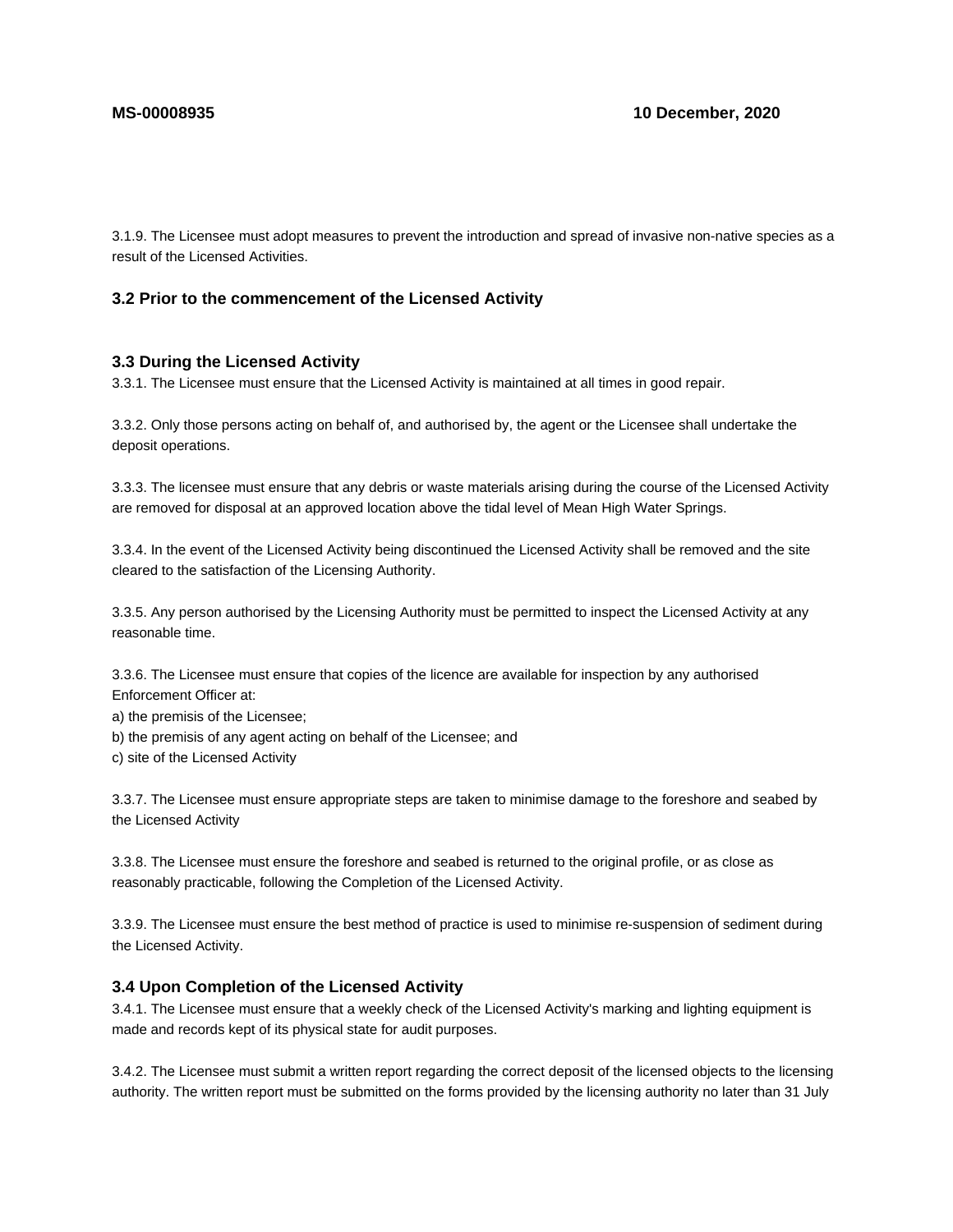2027.

3.4.3. If a new licence is required, the Licensee must make an application at least fourteen weeks before the expiry date of this licence. This licence shall not continue in force after the **expiry date of 10 December 2026.**